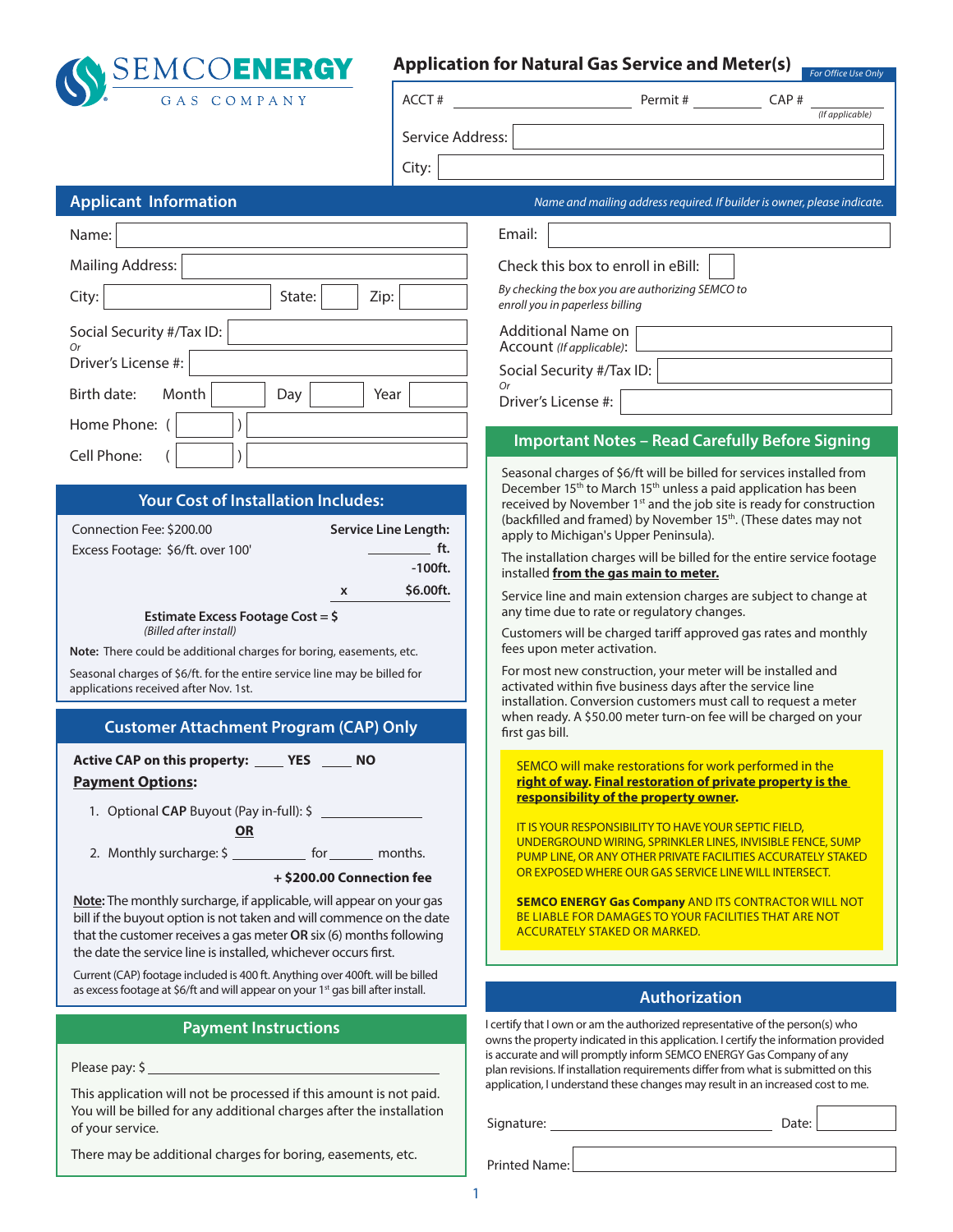

**Site Information**

| $\bullet$ ) $\bullet$<br>GAS COMPANY                                                                                                                                                                                                                                                                         | Daytime Phone Number:                                                  |                                      |  |  |  |
|--------------------------------------------------------------------------------------------------------------------------------------------------------------------------------------------------------------------------------------------------------------------------------------------------------------|------------------------------------------------------------------------|--------------------------------------|--|--|--|
|                                                                                                                                                                                                                                                                                                              | Name of Applicant (Please Print)                                       |                                      |  |  |  |
| <b>Site Information</b>                                                                                                                                                                                                                                                                                      |                                                                        |                                      |  |  |  |
| Service Address:<br>Building #:<br>Lot #:<br>Unit #:                                                                                                                                                                                                                                                         | Apt #:                                                                 | County:<br>State:<br>Zip:            |  |  |  |
| City:                                                                                                                                                                                                                                                                                                        |                                                                        | Township:                            |  |  |  |
| Nearest Cross Street:<br>Square Footage of House:                                                                                                                                                                                                                                                            | New Building:                                                          | <b>Existing Building:</b>            |  |  |  |
| <b>Builder/General Contractor Information</b> (If applicable)                                                                                                                                                                                                                                                |                                                                        |                                      |  |  |  |
| THE APPLICANT AUTHORIZES THE BELOW NAMED CONTRACTOR TO ORDER, REQUEST AND SCHEDULE SERVICES AND AGREES TO BE RESPONSIBLE<br>FOR ANY CHARGES RELATED TO THE SAME, INCLUDING, BUT NOT LIMITED TO, SEASONAL CHARGES AND EXCESS SERVICE LINE CHARGES.                                                            |                                                                        |                                      |  |  |  |
| Contact Name:                                                                                                                                                                                                                                                                                                | Contact Phone: (                                                       |                                      |  |  |  |
| Email:                                                                                                                                                                                                                                                                                                       |                                                                        |                                      |  |  |  |
| <b>Current Construction Stage:</b><br>Finished<br>Framed                                                                                                                                                                                                                                                     | <b>Not Started</b><br>Excavated<br><b>Fully Enclosed</b>               |                                      |  |  |  |
| Frame<br><b>Building Type:</b><br>Construction                                                                                                                                                                                                                                                               | Mobile/Factory Building Structure<br><b>Éstimated Date of Delivery</b> | Other<br>(Garage, Outbuilding, etc.) |  |  |  |
| Date Ready (Required)                                                                                                                                                                                                                                                                                        |                                                                        |                                      |  |  |  |
| Note: Before service can be installed, the site must be READY, which means: the foundation is in and backfilled within 3 inches<br>of final grade, the building is framed with door and window openings and there is no debris, dirt piles, construction materials,<br>etc. in the path of the service line. |                                                                        |                                      |  |  |  |

# **Natural Gas Service Requirements**

| Natural Gas Equipment: Furnace/Boiler:             |                               | Qty | <b>BTU</b> | Dryer:<br>Qty | <b>BTU</b>                  |  |
|----------------------------------------------------|-------------------------------|-----|------------|---------------|-----------------------------|--|
|                                                    | Water Heater:                 | Qty | <b>BTU</b> | Range: Qty    | <b>BTU</b>                  |  |
|                                                    | <b>Tankless Water Heater:</b> | Qty | <b>BTU</b> |               | Total:                      |  |
|                                                    | Grill:                        | Qty | <b>BTU</b> |               | Additional fees could apply |  |
|                                                    | Pool Heater:                  | Qty | <b>BTU</b> |               | if BTU load is incorrect.   |  |
|                                                    | Generator:                    | Qty | <b>BTU</b> |               |                             |  |
|                                                    |                               |     |            |               |                             |  |
| <b>HVAC Contractor Information</b> (If applicable) |                               |     |            |               |                             |  |

Contact Phone: ( ) Email: Contact Name: